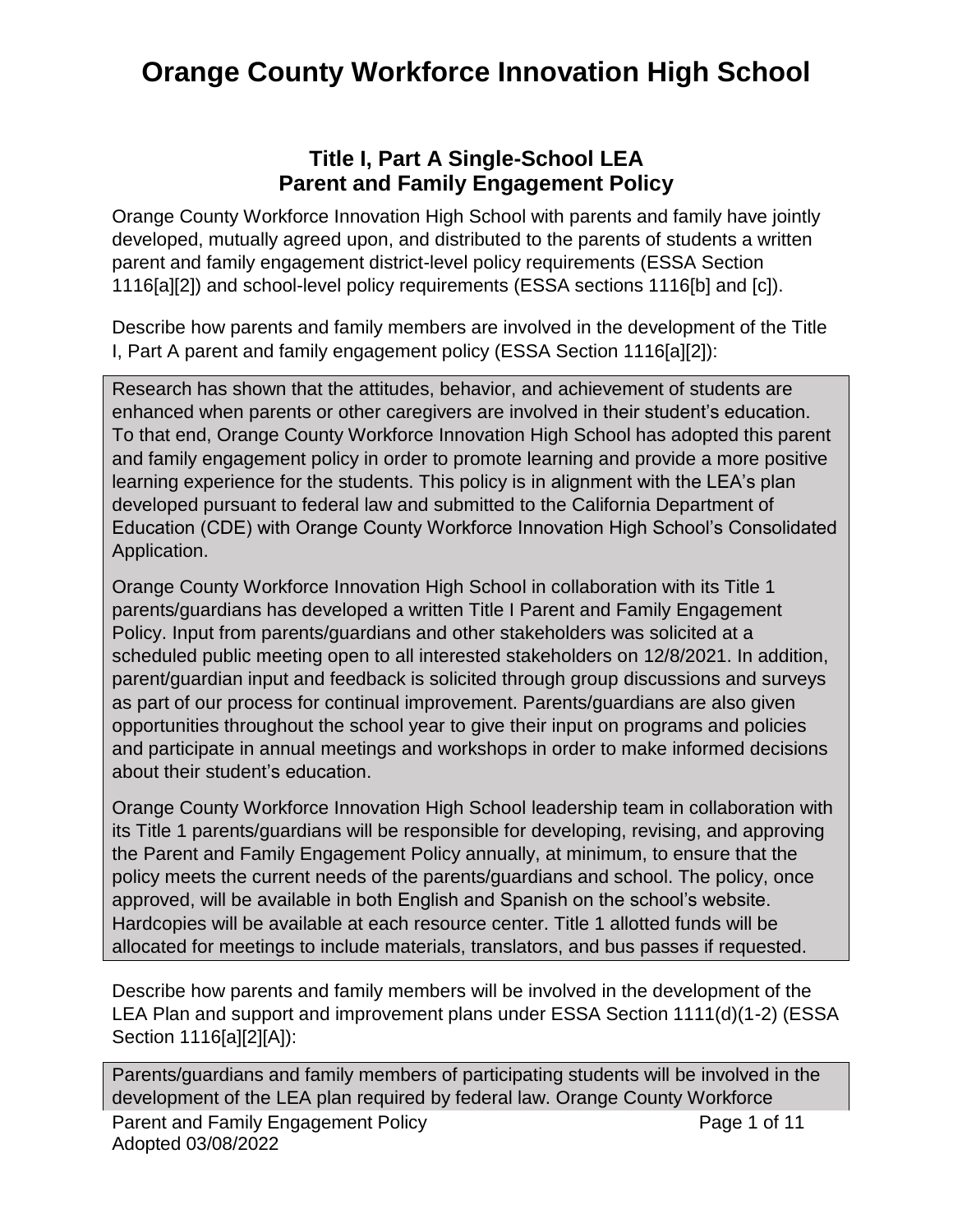Innovation High School recognizes the importance of a strong partnership between the school and parents/guardians. At Orange County Workforce Innovation High School, we value our parent/guardian input and understand the role our parents/guardians play in the academic success of our students and programs; therefore, we are committed to making all efforts to engage parents, guardians, and families in the learning and decision-making process of their student's education. Parents/guardians will receive newsletters, special event notifications, and are encouraged to meet with teachers and staff during Parent-Student-Teacher conferences at least two times a year. In addition, Orange County Workforce Innovation High School has a Parent Advisory Committee (PAC) and English Learner Advisory Committee (ELAC) that meets quarterly and provides parents/guardians an opportunity to provide input and feedback on programs and policies. Parents/guardians are also invited to participate in various Parent Education Nights, LCAP meetings, and other Title 1 specific scheduled events throughout the year.

School information and event notifications will be available in both English and Spanish, and all event notifications will be made available on the school's website.

Parent/Guardian Input Opportunities include:

- Title 1 Information Meetings
- Scheduled PAC and ELAC Meetings
- Open House
- Student exit surveys
- Teacher–Parent conferences
- Annual LCAP development process and surveys

On an annual basis, Orange County Workforce Innovation High School will submit the LEA plan to the PAC for review and suggested changes before the plan is submitted to the CDE with the Consolidated Application. In addition, all parents/guardians of participating students will annually be invited to review the LEA plan and submit comments.

Describe how the LEA provides the coordination, technical assistance, and other support necessary to assist and build the capacity of all participating schools within the LEA in planning and implementing effective parent and family involvement activities to improve student academic achievement and school performance, and how this may include meaningful consultation with employers, business leaders, and philanthropic organizations, or individuals with expertise in effectively engaging parents and family members in education (ESSA Section 1116[a][2][B]):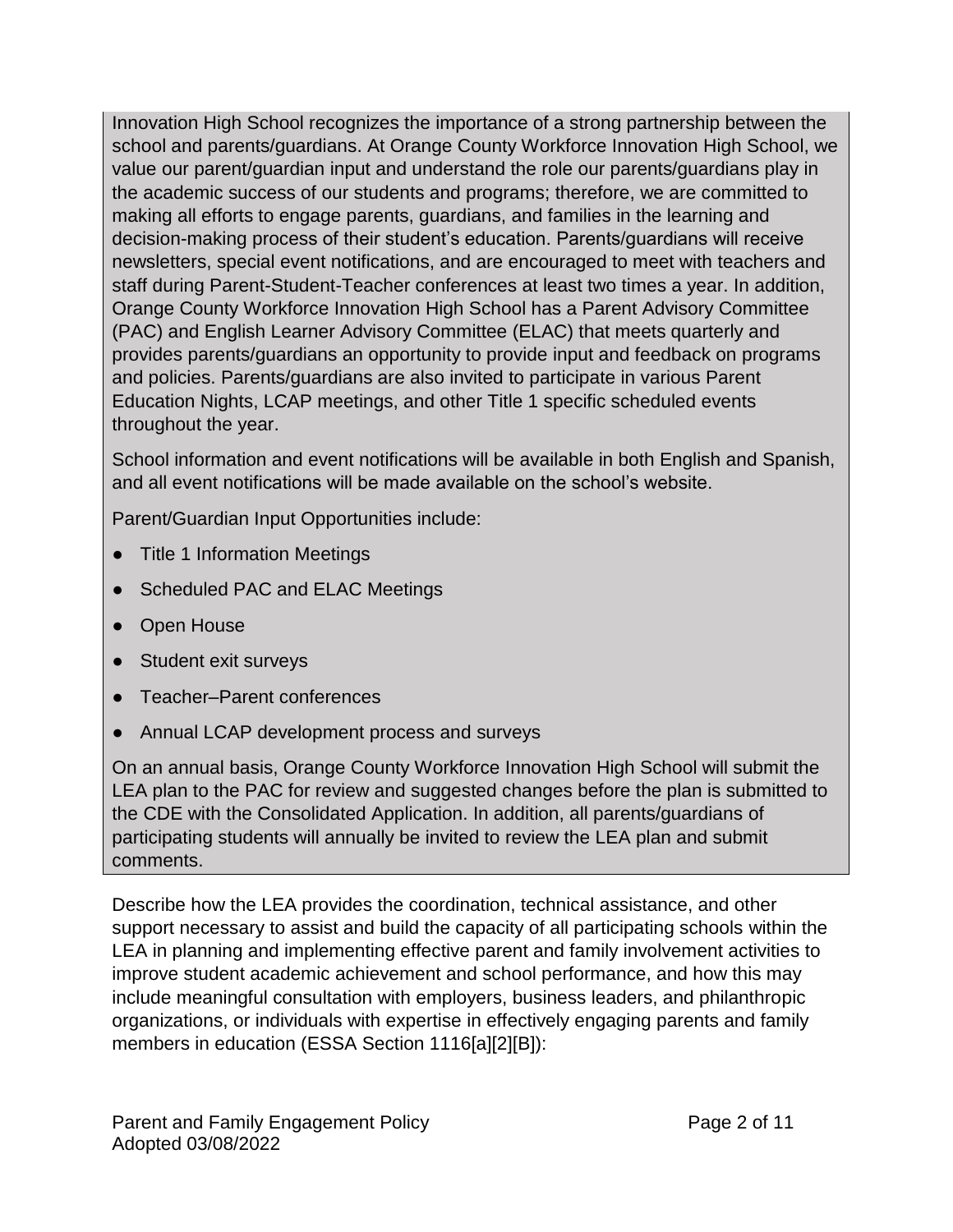Orange County Workforce Innovation High School will provide the coordination, technical assistance, and other support necessary to assist its centers and school leaders in planning and implementing effective parent and family engagement activities to improve student academic achievement and school performance in the following ways. The California Family and Parent Engagement Framework will continue to be utilized as a guiding model for meaningful involvement activities.

Orange County Workforce Innovation High School will provide reasonably identified technical assistance to stakeholders for implementing effective parent and family engagement activities. The school may reserve 1% of the Title 1, part A funds to carry out and sustain parent and family engagement requirements with 90% of it allocated to supporting the implementation of the Parent and Family Engagement Policy (ESSA Section 1116(a)(3)(A)). The school has budgeted to sustain parent and family involvement. The school will distribute all funds not reserved for parent engagement to identified programs based on unduplicated pupil count.

Parent/Guardian Input Opportunities include:

- Teacher–Parent conferences and regular check in meetings with parents/guardians regarding student academic progress.
- Open House, Back to School Night, and/or other scheduled program information sessions conducted throughout the year.

Orange County Workforce Innovation High School will develop the necessary technical assistance for planning and implementing effective parent involvement activities to improve student academic achievement and school performance. Methods to accomplish this may include building an internal team to train staff on effective parent and family engagement practices; PLCs developed around parent and family engagements based on parent/guardian input and parent/guardian survey data; or research articles used as references.

Describe how the LEA coordinates or integrates parent and family engagement strategies with other relevant federal, state, local laws, and programs (ESSA Section 1116[a[[2][C]):

Orange County Workforce Innovation High School shall, to the extent feasible and appropriate, coordinate and integrate parent involvement programs and activities with other federal, state, and local programs where applicable. Parent/guardian outreach and support events will be held that encourage and support parents/guardians in more fully participating in the education of their students.

Orange County Workforce Innovation High School will coordinate with its Title 1 parents/guardians annually in line with the identified needs outlined in the Local Control Accountability Plan (LCAP).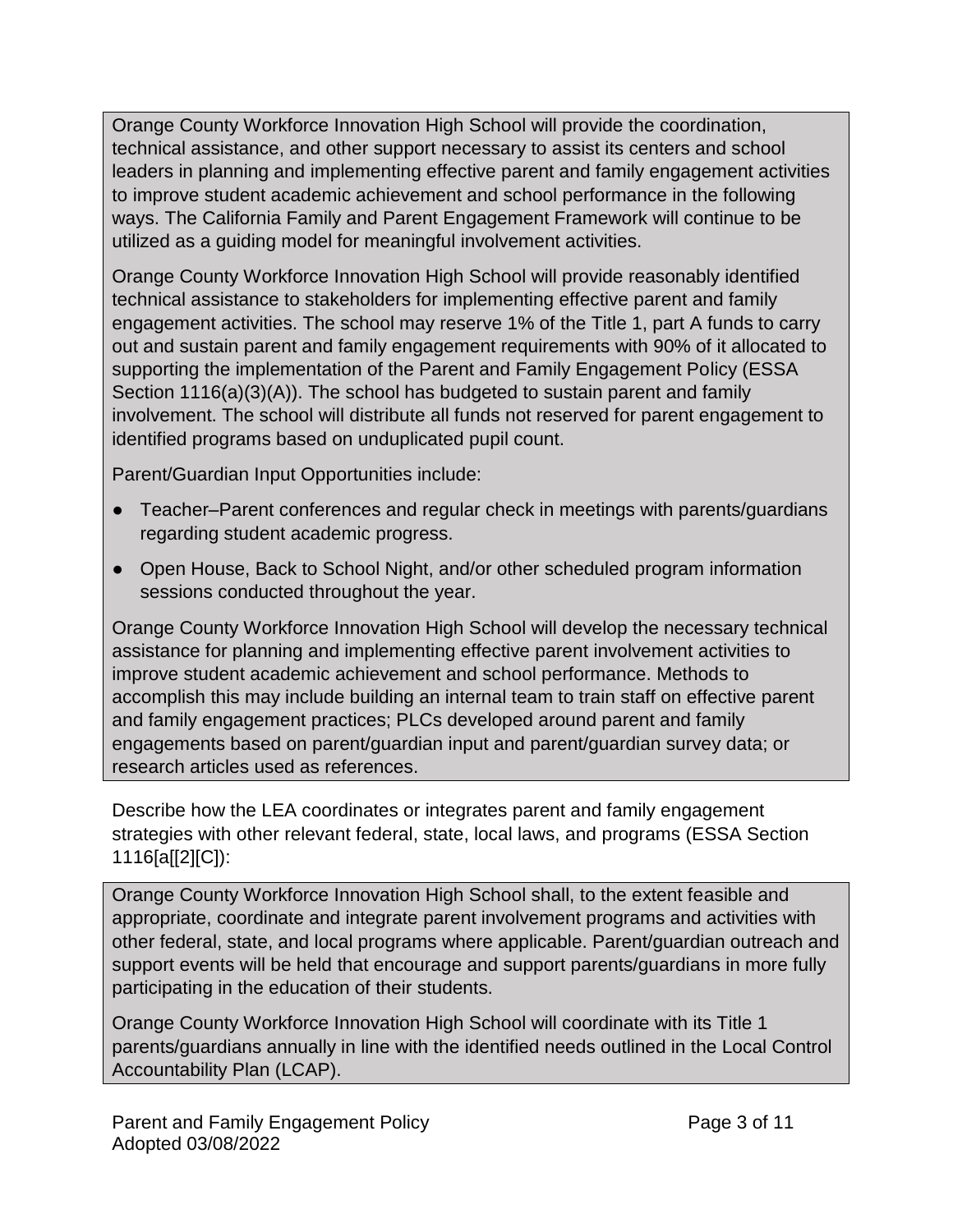Parent/Guardian Input Opportunities include:

- Annual LCAP development process and surveys
- Scheduled PAC and ELAC Meetings
- Teacher–Parent conferences and regular check in meetings with parents/guardians regarding student academic progress

Describe how the LEA will conduct, with meaningful involvement of parents and family members, an annual evaluation of the content and effectiveness of this Policy on improving academic quality of all schools served under Title I, Part A (ESSA Section 1116[a][2][D]):

Orange County Workforce Innovation High School's annual meeting for reviewing the Parent and Family Engagement Policy shall include an annual evaluation of the content and effectiveness of the Policy by utilizing student academic metrics and outcomes in determining its effectiveness on improving academic quality of all schools served under Title I, Part A (ESSA Section 1116[a][2][D] &1116[a][2][E]). These metrics shall include available state and local assessment data, LCAP goals and metrics results, relevant student participation data, and relevant survey results. In addition, the school parent groups review the State Indicator Priority #3 - Family and Parent Engagement and Dashboard results to help inform the effectiveness of the policy. The Title 1 Annual Meeting and a meeting to evaluate the effectiveness of the policy are integrated into our LCAP process for continual improvement.

Parent/Guardian Involvement Opportunities:

- Annual LCAP development process and surveys
- Information shared via the school website
- School publications

Describe how the LEA includes the following in the annual evaluation of the Title I, Part A parent and family engagement policy: identify barriers to greater participation by parents in activities authorized by this section (with particular attention to parents who are economically disadvantaged, are disabled, have limited English proficiency, have limited literacy, or are of any racial or ethnic minority background); identify the needs of parents and family members to assist with the learning of their students, including engaging with school personnel and teachers; and identify strategies to support successful school and family interactions (ESSA Section 1116[a][2][D][i-iii]):

Orange County Workforce Innovation High School, with the involvement of parents/guardians, shall conduct an annual evaluation of the content and effectiveness of this parent and family engagement policy in improving the academic quality of the school served under Title I, Part A, including identifying barriers to greater participation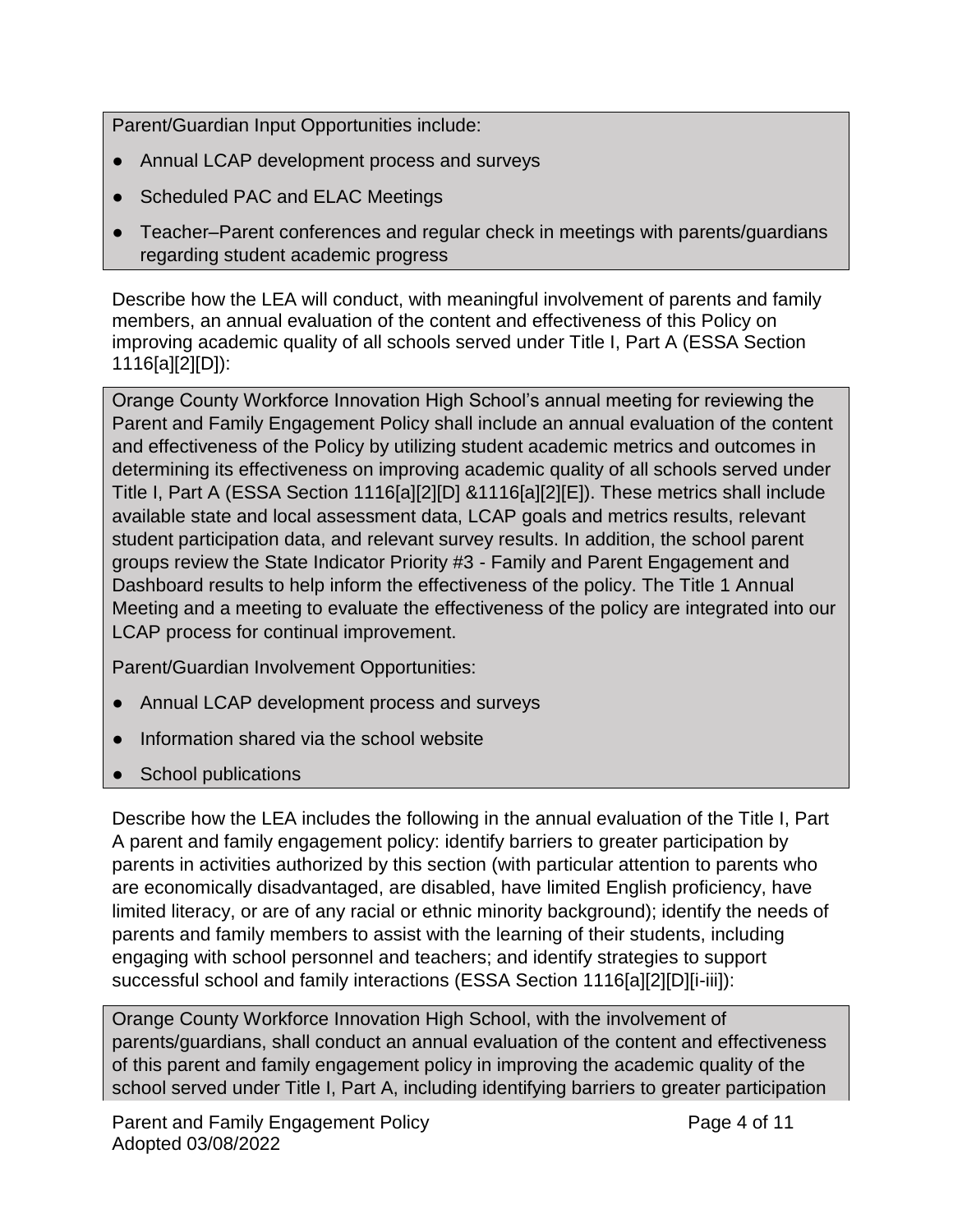by parents/guardians in activities under federal law. Parents/guardians will be asked to complete a survey to identify the needs of parents/guardians to assist with the learning of their students. The annual evaluation will be done with the participation and consultation of the PAC and ELAC parents/guardians examining the school data and providing their valuable insight. In addition, the parent/guardian survey will be shared out with all parents/guardians of the school. Orange County Workforce Innovation High School will pay particular attention to parents/guardians who are economically disadvantaged, are disabled, have limited English proficiency, have limited literacy, or are of any racial or ethnic minority background.

Orange County Workforce Innovation High School will use the findings of such evaluation to design strategies for more effective parental involvement and to revise, if necessary, this parent and family engagement policy. Orange County Workforce Innovation High School will develop, revise, and approve the Parent and Family Engagement Policy in a format and language that promotes meaningful engagement and is easy to understand. The policy will be reviewed and revised, if necessary, to ensure ease of use by all stakeholders. In addition, Orange County Workforce Innovation High School will provide parents/guardians with a variety of meeting formats and times throughout the school year to maximize participation. All materials will be translated in both English and Spanish, translators will be available, and bus passes will be provided upon request.

Orange County Workforce Innovation High School will provide parents/guardians with materials and support in understanding Common Core and Next Generation Science Standards, California Assessment of Student Performance and Progress (CAASPP) results, and Title 1, Part A, requirements. In addition, the school will provide parents/guardians with support on how to help their student with homework, monitor their student's progress, and how to effectively work with the school to help all students succeed. The California Family and Parent Engagement Framework will be used as a guide in determining effective strategies. Orange County Workforce Innovation High School will provide materials and training to help parents/guardians and families work with their students to improve their achievement, such as literacy training and using technology.

Describe how the LEA will use the findings of such evaluation ESSA Section 1116(a)(2)(D)(i-iii) to design evidence based strategies for more effective parental involvement and to revise, if necessary, the parent and family engagement policy (ESSA Section 1116[a][2][E]):

Orange County Workforce Innovation High School will use the findings of evaluation methods to design evidence-based strategies for more effective parental involvement and to revise, if necessary, the parent and family engagement policy.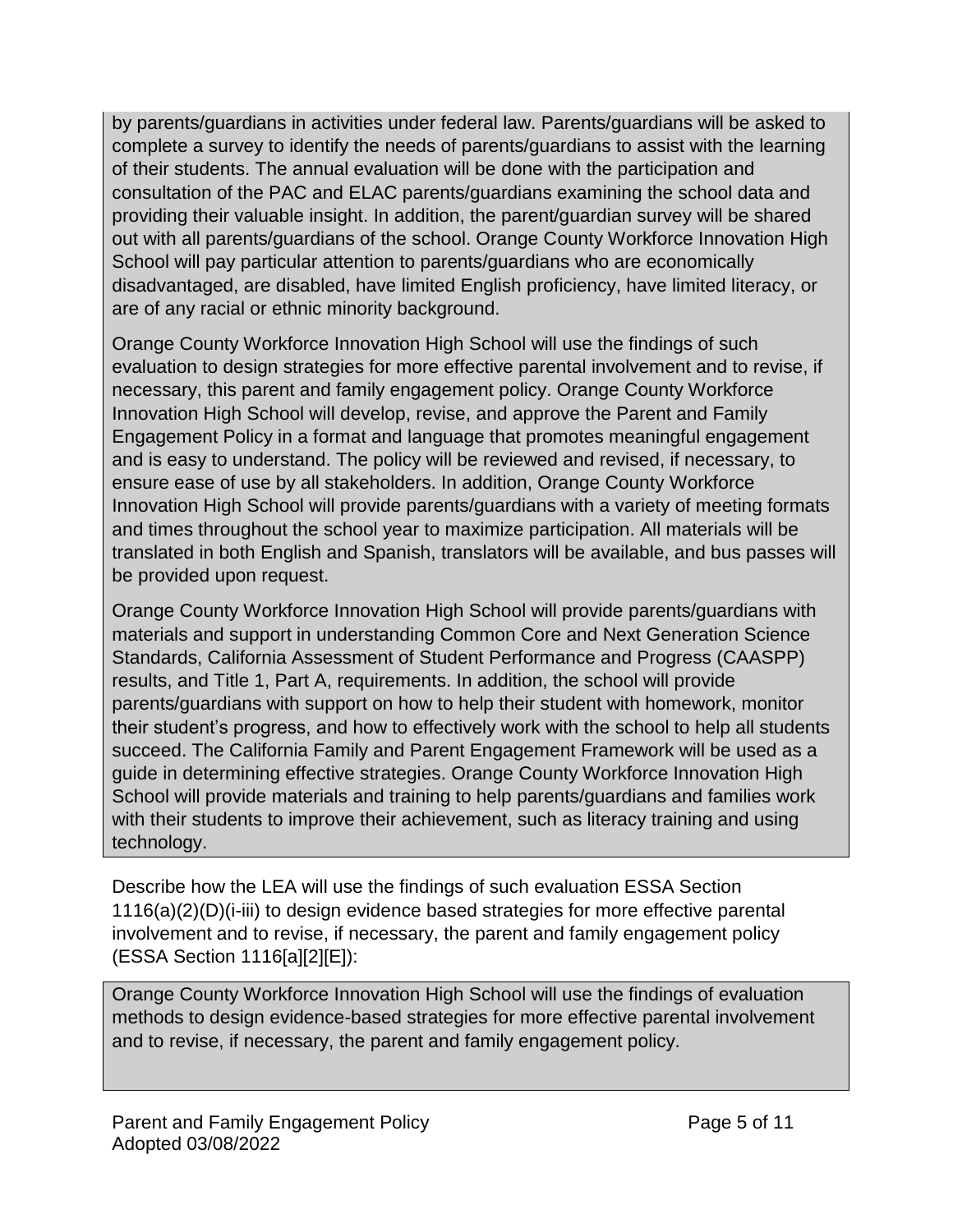To assist with the learning of their students, parents/guardians need to know how to: - Support their student's learning through strategies that are aligned with what teachers are using.

- Reinforce good study habits in the home by designating study/workspaces and solidifying independent work time to complete schoolwork.

Parents/guardians also need to know:

- What and how their students are learning on a consistent basis

- How to establish a partnership with a regular two-way communication between home and school

To support successful school and parent/guardian interactions, Orange County Workforce Innovation High School is committed to engaging parents/guardians through:

- The use of multiple methods of communication - flyers, phone calls, school websites, to promote participation

- Scheduled PAC and ELAC Meetings

- Annual parent/guardian surveys

- Information shared via the school website

- Enhancing the awareness and skills of teachers, administrators, and staff in reaching out to, communicating with, and working with parents/guardians as equal partners

- Parent education workshops provided by local community partners or agencies

Orange County Workforce Innovation High School will provide teachers, instructional support staff, principals, and other school leaders with professional development opportunities and training to assist them in utilizing effective communication and collaboration skills when working with parents/guardians and families with the common goal of improving academic quality for all students.

Describe how the LEA involves parents in the activities of the schools served under Title I, Part A, which may include establishing a parent advisory board comprised of a sufficient number and representative group of parents or family members served by the LEA to adequately represent the needs of the population served by the LEA for the purposes of developing, revising, and reviewing the parent and family engagement policy (ESSA Section 1116[a][2][F]):

Orange County Workforce Innovation High School has a PAC which is composed of a representative group of parents/guardians that is larger than the number of teachers, for purposes of developing, revising, and reviewing the parent and family engagement policy and conducting other school activities. The PAC includes ELAC parents/guardians, and parents/guardians of low income, foster youth, and special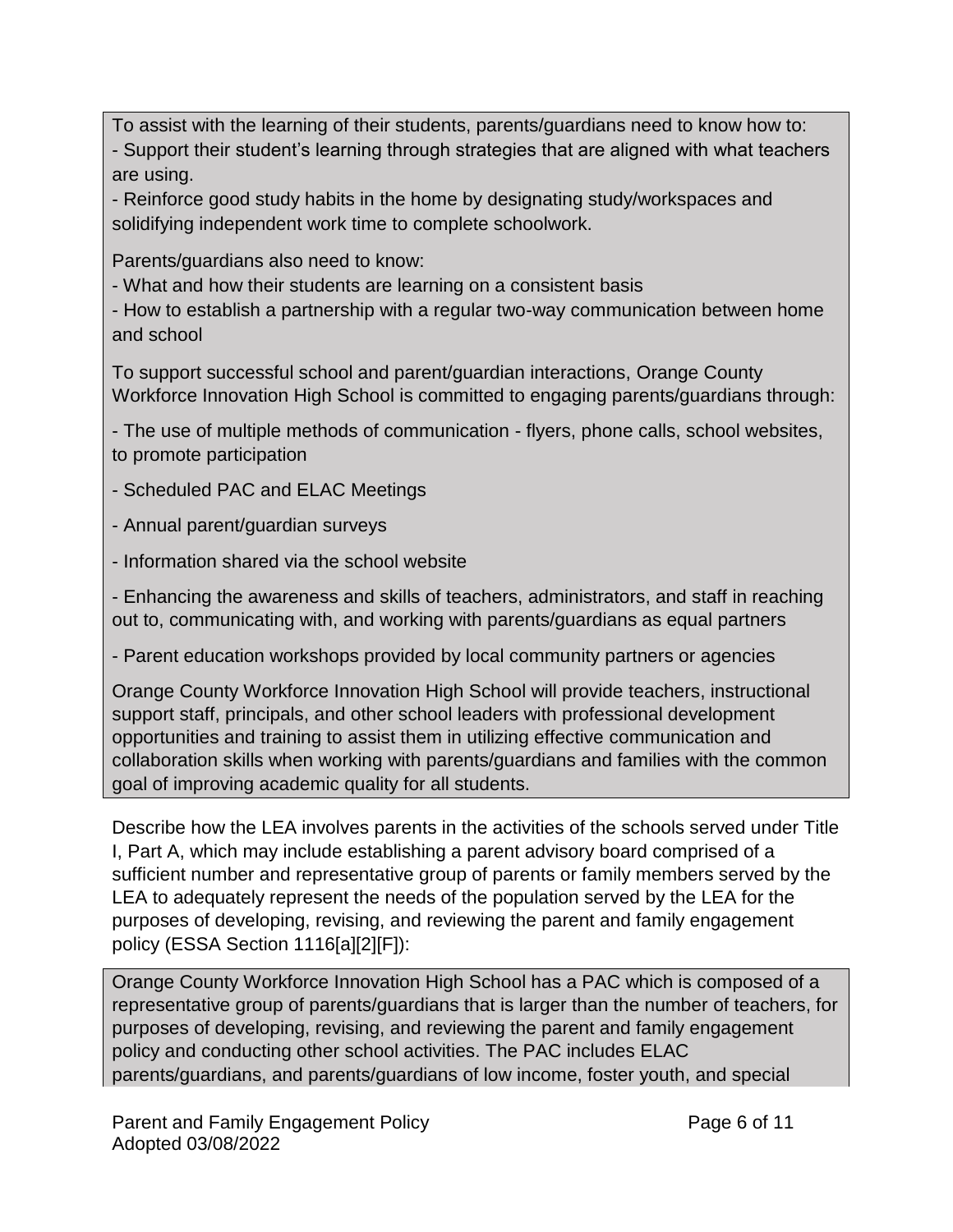education students. Everyone is welcome to attend PAC meetings, as they are open to the public.

The school will provide regular communication through newsletters, professional development training and community interaction to promote the mission of the school which requires parental involvement in meeting the achievement needs of the student.

Orange County Workforce Innovation High School will coordinate and integrate the Parent and Family Engagement Policy with other applicable federal, state, and local programs, programs where applicable. Parent/guardian outreach and support events will be held that encourage and support parents/guardians in more fully participating in the education of their students.

Describe how parents and family members of participating students in Title I, Part A programs are involved in jointly developing, distributing to, a written school parent and family engagement policy, agreed upon by such parents for carrying out the requirements in ESSA Section 1116(c) through (f) (ESSA Section 1116[b][1]):

To involve parents/guardians and family members of Orange County Workforce Innovation High School in the development and agreement of this Policy, the following documents will be disseminated to parents/guardians for review and feedback through informational meetings (PAC; ELAC; Annual Title 1 Meeting):

- 1. Title 1, Part A Parent and Family Engagement Policy
- 2. School-Parent Compact
- 3. Parent Notices as they apply to the Title 1, Part A Non-Regulatory Guidance

Describe how parents and family members of participating students in Title I, Part A programs, may amend a parent and family engagement school policy that applies to all parents and family members, if necessary, to meet the requirements (ESSA Section 1116[b][2]):

Parents/guardians and family members of Orange County Workforce Innovation High School may propose amendments to the parent and family engagement school policy by providing input during informational meetings where the policy is being discussed. Members and attendees of the ELAC and PAC will discuss the input and make amendments to the policy as needed.

Describe how the LEA involved has a school district-level parent and family engagement policy that applies to all parents and family members in all schools served by the LEA, and how the LEA may amend that policy, if necessary to meet the requirements (ESSA Section 1116[b][3]):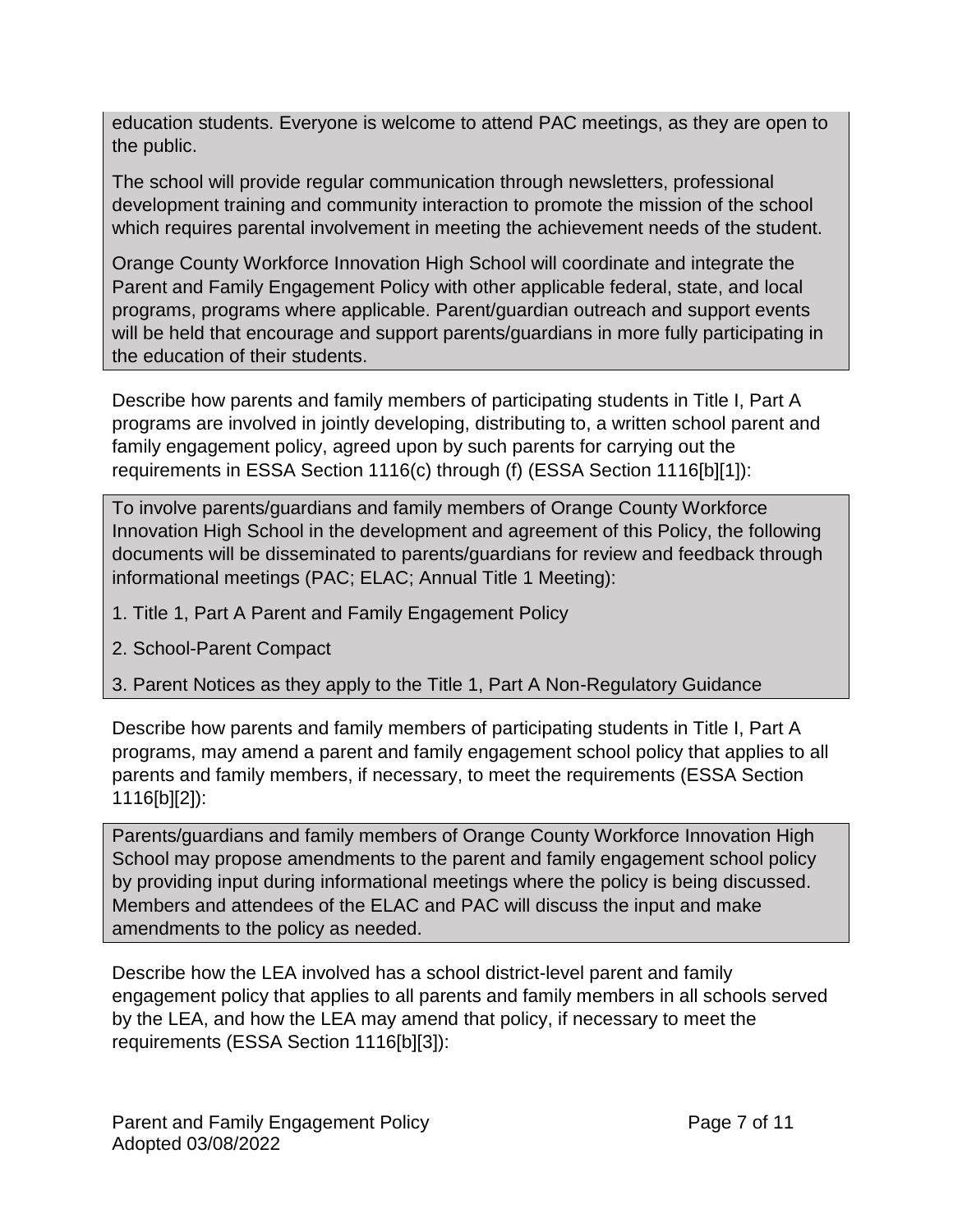Orange County Workforce Innovation High School is one school, and its policy applies to all parents/guardians, and students served by Orange County Workforce Innovation High School; and the LEA may amend the Policy, if necessary to meet the requirements.

Orange County Workforce Innovation High School will employ the following methods of communication with parents and family:

- The Title 1 Parent and Family Engagement Policy is provided in both English and Spanish.

- The Policy is distributed to parent/guardians who attend Title 1 Meetings, ELAC Meetings, PAC Meetings, and any other annual events such as Open House and/or Back to School Night.

- The Policy is included in the Student Handbook.

- The Policy is included in the registration packet.

- The Policy is posted on Orange County Workforce Innovation High School's website.

Describe how parents and family members of students participating in Title I, Part A programs can, if they find that the plan under ESSA Section 1112 is not satisfactory to the parents and family members, and the LEA shall submit the parent comments with the plan when the LEA submits the plan to the State (ESSA Section 1116[b][4]):

If the LEA plan is not satisfactory to the parents/guardians of participating students, Orange County Workforce Innovation High School will submit any comments from parents/guardians of participating students with the LEA plan when it is submitted to the CDE.

Parents/guardians of Orange County Workforce Innovation High School are encouraged to give feedback and input on Title 1 Part A programs via:

- Title 1 Annual Meeting
- PAC Meetings
- ELAC Meetings
- Open House or Back to School events
- Surveys
- School contact information provided on the school website

Describe how the school served by Title I, Part A funds holds an annual meeting, at a convenient time, to which all parents and family members of participating students shall be invited and encouraged to attend, to inform parents of their school's participation

Parent and Family Engagement Policy **Page 8 of 11** Adopted 03/08/2022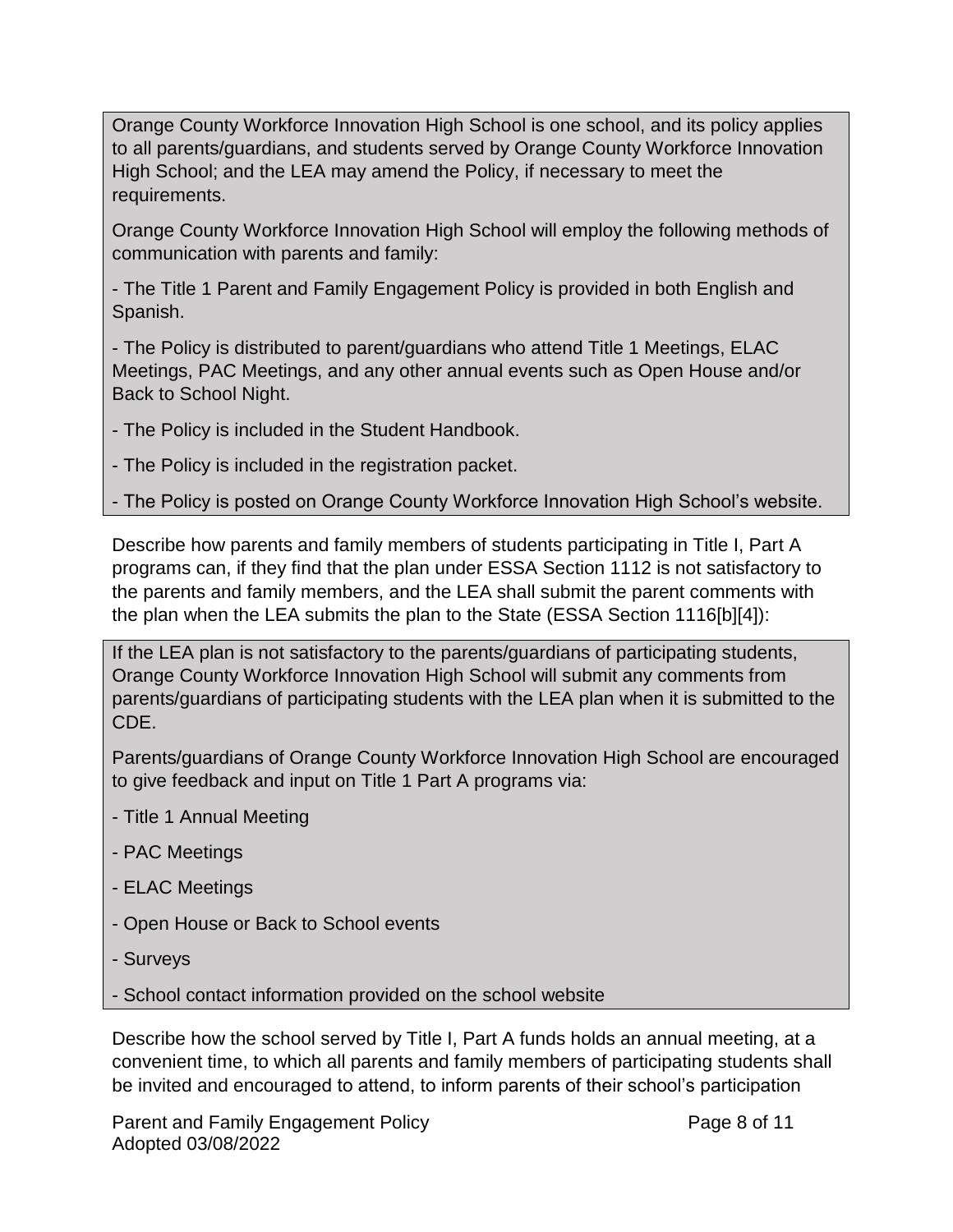under Title I, Part A and to explain the requirements and the rights of the parents to be involved (ESSA Section 1116[c][1]):

Orange County Workforce Innovation High School shall convene an annual meeting to which all parents/guardians of students participating in Title I, Part A programs are invited and encouraged to attend. Orange County Workforce Innovation High School will hold additional meetings to ensure the maximum parental participation, providing the same information, to be offered at flexible times, such as in the morning or evening.

The information provided at the meetings will inform parents/guardians of Orange County Workforce Innovation High School's receipt of Title I, Part A funds and the specific requirements of Title I, Part A. Additionally, parents/guardians shall be informed of their rights to be involved in Title I, Part A programs.

Describe the steps that the school takes to offer a flexible number of meetings, such as meetings in the morning, afternoon, evening or other ways and may provide, with funds provided under Title I, Part A, for transportation, childcare, or home visits, as such services relate to parental involvement (ESSA Section 1116[c][2]):

Orange County Workforce Innovation High School shall take the following steps to ensure maximum parent/guardian involvement:

- Emails, One-Calls, and L4L Connect notifications will be sent to the students and parents/guardians on multiple separate occasions.

- The agendas to the PAC and ELAC meetings will be posted to the school website and front office doors.

- Zoom or meeting weblinks will be posted on the meeting agendas.

- Transportation is available to parents/guardians free of charge upon request as needed.

- Parents/guardians will be given the option of meeting in-person or via Zoom for all meetings.

Describe how parents and family members of participating students are involved, and in an organized, ongoing, and timely way, in the planning, review, and improvement of programs under Title I, Part A, including the planning, review, and improvement of the school parent and family engagement policy and the joint development of schoolwide program plan under ESSA Section 1114(b), except that if a school has in place a process for involving parents in the joint planning and design of the school's programs, the school may use that process, if such process includes an adequate representation of parents of participating students (ESSA Section 1116[c][3]):

In order to involve parents/guardians in an organized, ongoing and timely way in the planning, review and improvement of Title I, Part A programs, the parent and family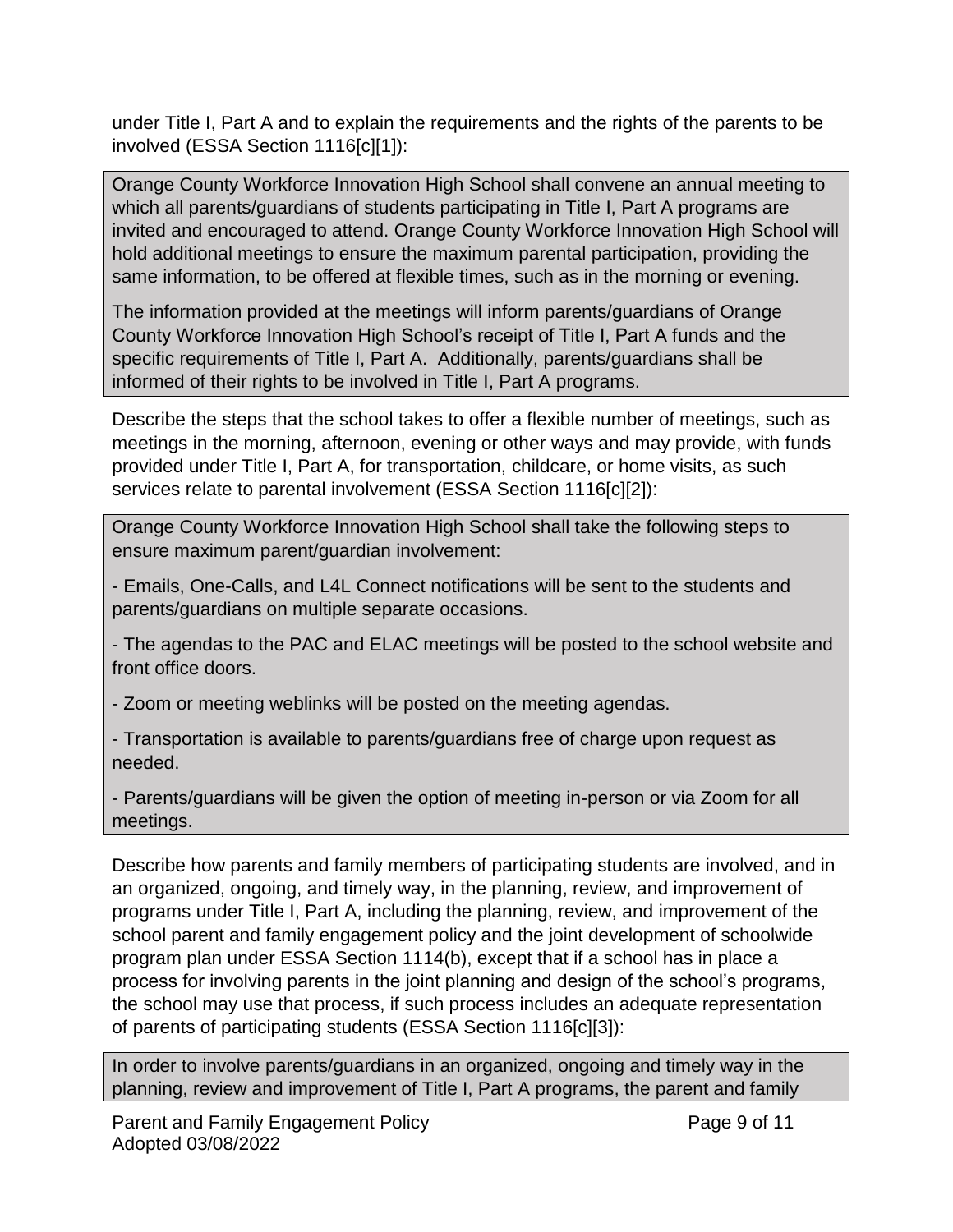engagement policy, and the LCAP plan, Orange County Workforce Innovation High School will involve parents/guardians of participating students as follows:

- Annual LCAP development process and surveys
- Annual Title 1 meeting
- Scheduled PAC and ELAC Meetings
- Teacher–Parent conferences and regular check in meetings with parents/guardians regarding student academic progress.

Orange County Workforce Innovation High School will use these avenues to encourage participation and feedback from parents/guardians. School Administration will review and analyze parent/guardian feedback, including any necessary follow-up meetings, and incorporate updates following appropriate channels.

Describe how the school is providing parents and family members of participating students of Title I, Part A programs: timely information about programs under Title I, Part A; a description and explanation of the curriculum in use at the school, the forms of academic assessment used to measure student progress, and the achievement levels of the challenging State academic standards; and if requested by parents, opportunities for regular meetings to formulate suggestions and to participate, as appropriate, in decisions relating to the education of their students, and respond to any such suggestions as soon as practicably possible (ESSA Section 1116[c][4][A-C])

Orange County Workforce Innovation High School will send via mail, and/or place in orientation, and/or registration packets a notice to parents/guardians of participating students including, but not limited to, the following information:

-Information about Title I, Part A programs.

-An explanation of the requirements of Title I, Part A programs via the annual notice along with the annual meeting.

- A description of the rights parents/guardians have for participation in Title I, Part A programs.

- A description (including timing of meetings, location, etc.) of how parents/guardians can participate in the planning, review and/or improvement of the parent engagement policy and the Title 1, Part A program.

- A description and explanation of the curriculum in use at Orange County Workforce Innovation High School, the forms of academic assessment used to measure student progress and the achievement levels of the challenging State academic standards.

- An invitation to attend the annual meeting and additional meetings, providing information about the purpose of the meetings and the dates and times.